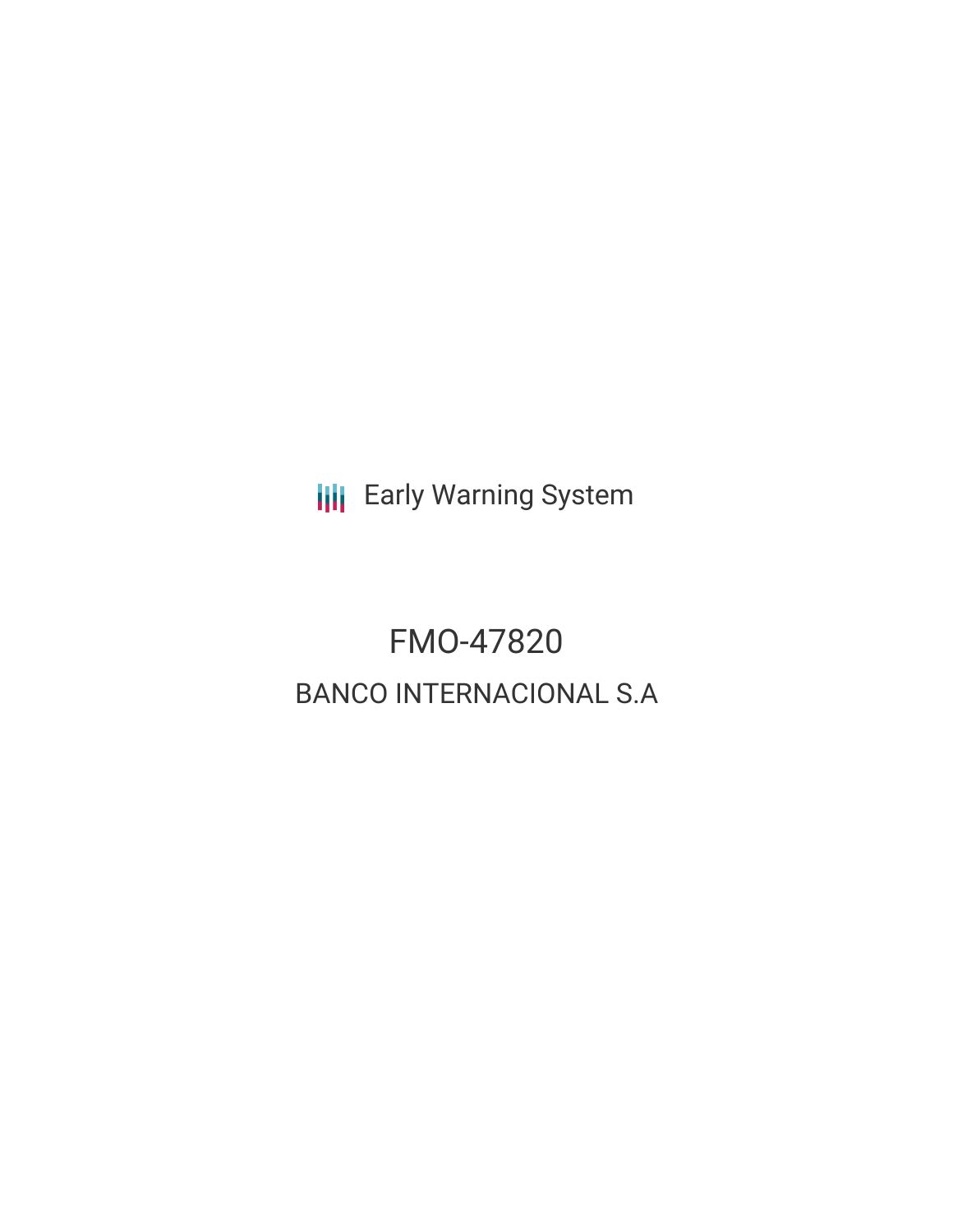

# **Quick Facts**

| <b>Countries</b>               | Ecuador                                       |
|--------------------------------|-----------------------------------------------|
| <b>Financial Institutions</b>  | Netherlands Development Finance Company (FMO) |
| <b>Status</b>                  | Approved                                      |
| <b>Bank Risk Rating</b>        | B                                             |
| <b>Investment Amount (USD)</b> | \$20.00 million                               |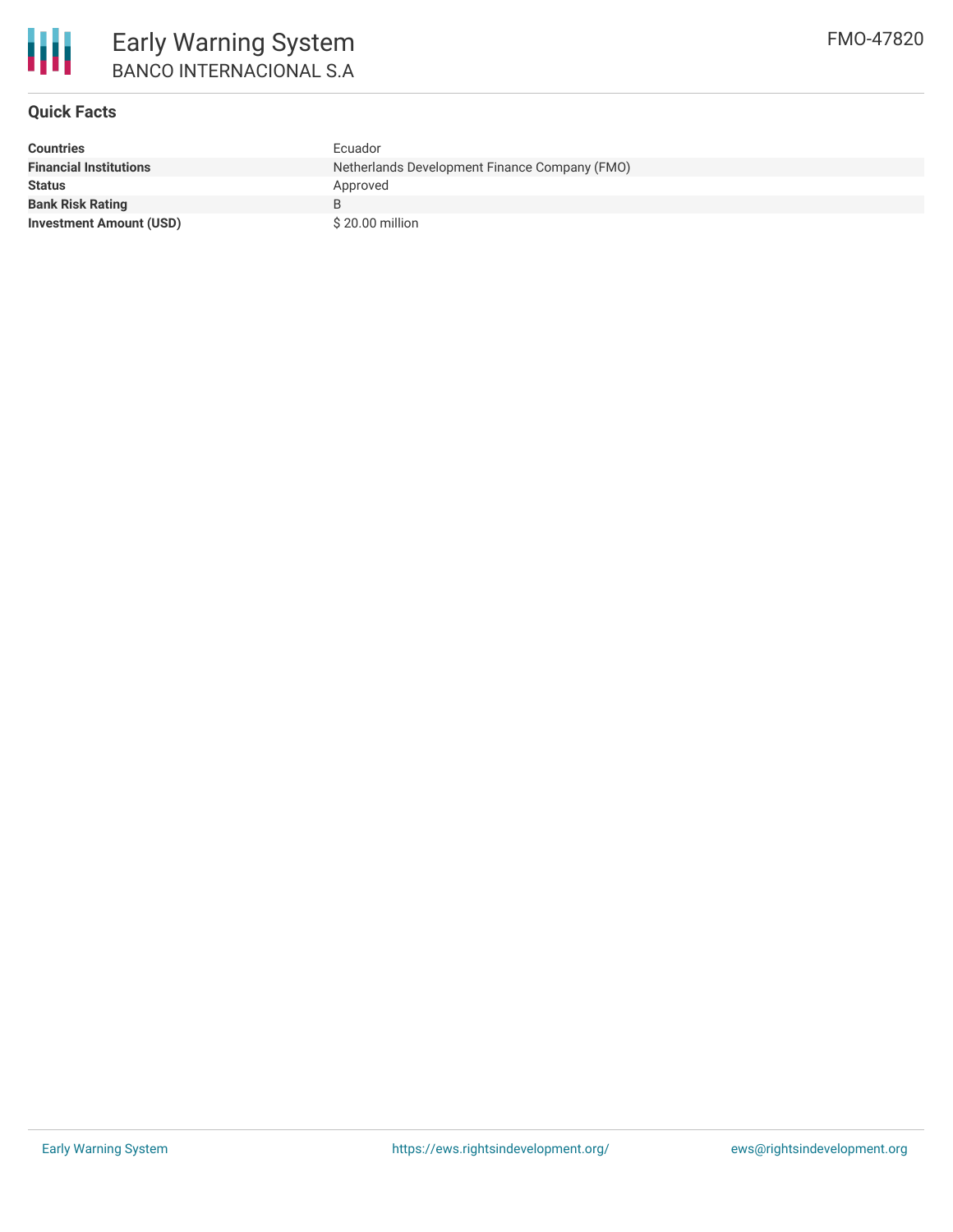# **Project Description**

### WHO IS OUR CLIENT

Banco Internacional is part of Grupo Fierro, a spanish-owned conglomerate comprising among others our existing client Banbif in Peru. Banco Internacional was established in 1973 and currently has total assets of USD 2.6 billion and a loan portfolio of USD 1.6 billion, ranking 5th in the Ecuadorian banking system with a market share of 9 percent as of January 2016. Banco Internacional was the first Ecuadorian bank to join the SWIFT network in 1981. Banco Internacional is recognized as a safe solid bank focused on corporates and leader in international trade finance. In the challenging current economic environment, Banco Internacional remains a top performer of the Ecuadorian banking system in terms of portfolio quality, efficiency and growth.

#### FUNDING OBJECTIVE

FMO invests in the B-tranche of a syndicated transaction of USD 48 million. IFC is in the lead and FMO participates with USD 20 million. Other commercial parties participate with the remaining USD 8 million.

#### WHY WE FUND THIS PROJECT

In an environment of economic deceleration with limited liquidity, FMO will support the Ecuadorian private sector providing countercyclical liquidity through Banco Internacional.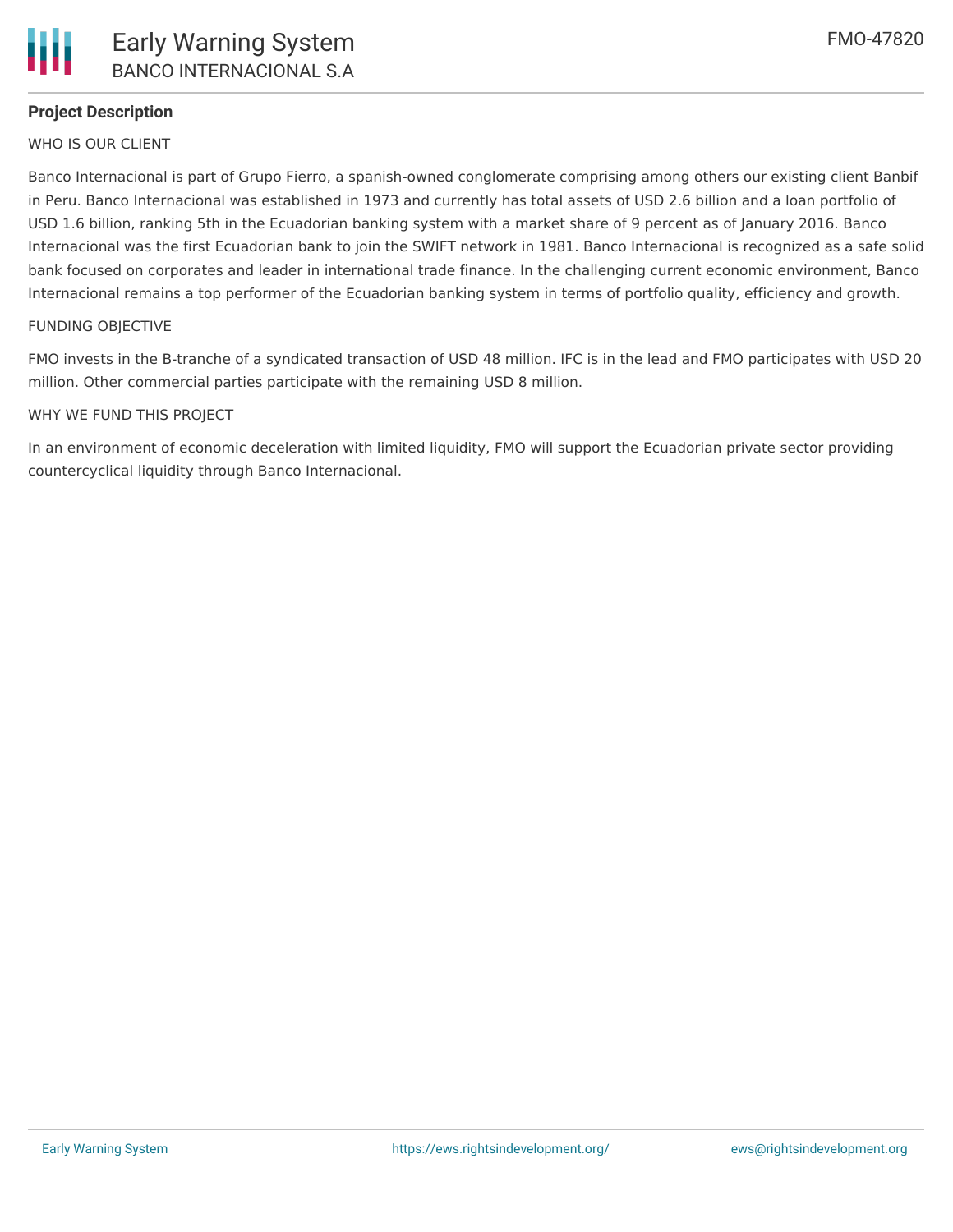## **Investment Description**

Netherlands Development Finance Company (FMO)